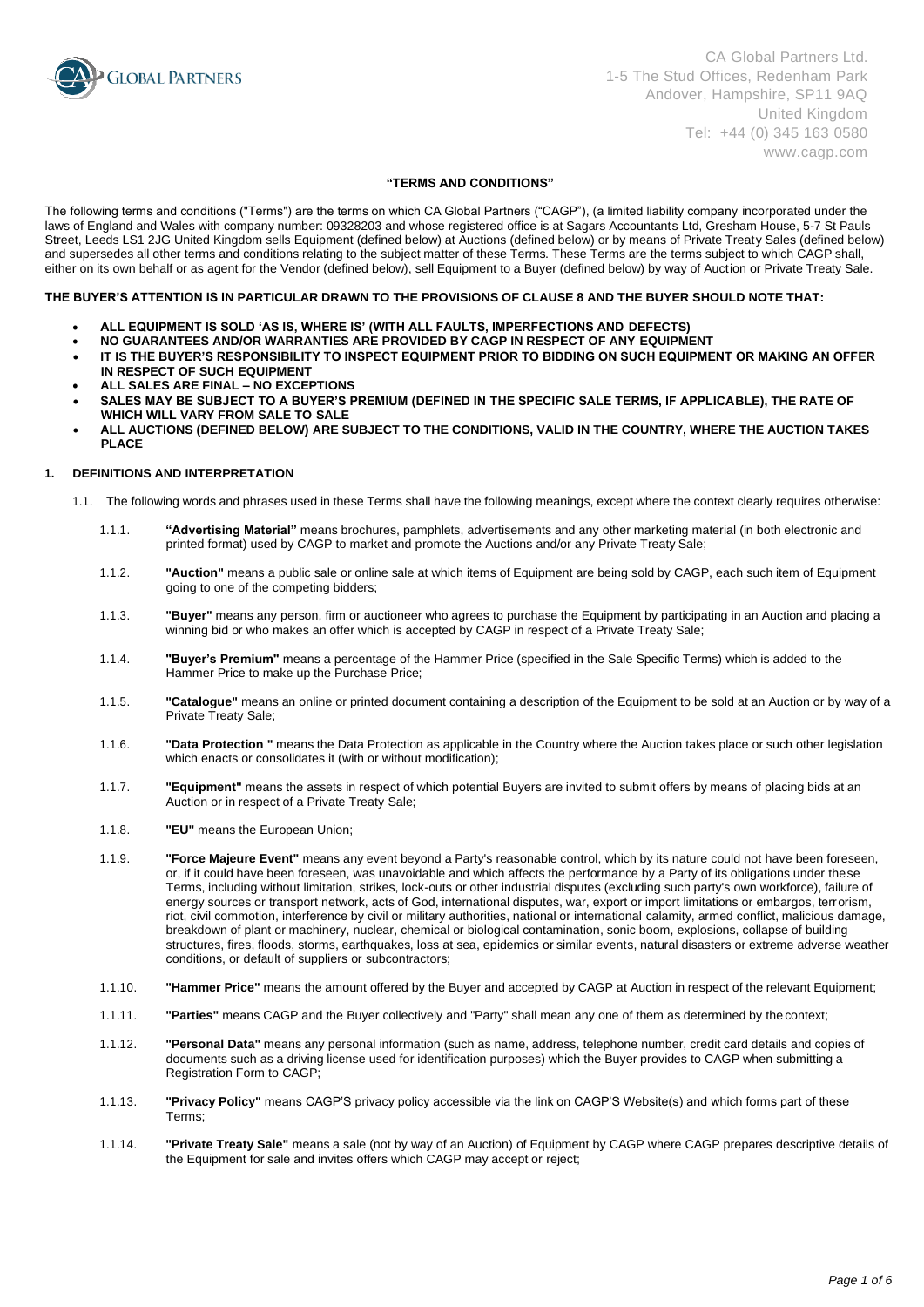

- 1.1.15. **"Proxy Bid"** means a bid submitted by an employee of CAGP on a Buyer's behalf and with the Buyer's authority in circumstances where a Buyer is unable to participate in an Auction;
- 1.1.16. **"Purchase Price"** means the amount payable by the Buyer to CAGP in respect of the sale and purchase of the Equipment and shall consist of, in respect of sale at Auction, the Hammer Price plus the Buyer's Premium and, in respect of a Private Treaty Sale, the price agreed between CAGP and the relevant Buyer;
- 1.1.17. **"Registration Form"** means the printed or online form the Buyer completes when registering for an Auction;
- 1.1.18. **"Sale Specific Terms"** means any terms published by CAGP on any of the Websites in respect of the sale of Equipment and, in respect of a sale by Auction, any terms made available at any Auction and which relate to the specific Auction mentioned in such terms and/or any other terms communicated to the Buyer or potential Buyer by CAGP from time to time which shall be incorporated into these Terms by reference;
- 1.1.19. **"Third Party"** means any person or entity other than the Parties;
- 1.1.20. **"VAT"** means value added tax or the equivalent or similar sales taxes applicable in the Country where the Auction and/or Private Treaty takes place
- 1.1.21. **"Vendor"** means, the vendor of the Equipment, where CAGP sells the Equipment as agent on the vendor's behalf or CAGP if it sells for its own account;
- 1.1.22. **"Website(s)"** means CAGP'S website located a[t www.CAGPind.com a](http://www.cagpind.com/)nd any other websites used by CAGP for purposes of Auctions or in respect of a Private Treaty Sale.
- 1.2. The headings used in these Terms have been inserted for convenience only and shall not affect its construction or interpretation.
- 1.3. Words importing the singular include the plural and vice versa.
- 1.4. Words importing a gender shall include all genders.
- 1.5. Reference to any statute, statutory provision or statutory instrument includes a reference to that statute, statutory provision or statutory instrument together with all rules and regulations made under them as from time to time amended, consolidated or re-enacted.
- 1.6. In the event of a conflict between the provisions of these Terms and the Sale Specific Terms, the Sale Specific Terms shall take precedence.

# **2. APPLICABILITY OF THESE TERMS**

These Terms as well as the "Sale specific Terms" apply to all Auctions and Private Treaty Sales facilitated and/or conducted by CAGP.

# **3. STATEMENTS RELATING TO THE EQUIPMENT**

- 3.1. All statements relating to the Equipment put up for auction at an Auction or offered for sale by means of a Private Treaty Sale contained on the Websites, in any Catalogue or in any Advertising Material (such as statements relating to description, quality and condition) are qualified statements of opinions and should not be relied upon or construed as being representations or warranties.
- 3.2. It is the Buyer's responsibility to inspect the Equipment and to satisfy itself on all matters affecting the Equipment, including the condition and description of the Equipment, its fitness and suitability for any particular purpose prior to bidding on such Equipment at an Auction or making an offer in respect of a Private Treaty Sale.

### **4. OFFERS**

- 4.1. All offers of CAGP are subject to prior sale of the goods by CAGP to a third party.
- 4.2. No offer, whether oral or in writing, is binding to CAGP. CAGP has the right to withdraw any offer within five days after the purchaser has accepted such offer.

# **5. RISK AND TITLE**

- 5.1. The risk in and to Equipment bought by the Buyer at an Auction shall pass to the Buyer on the 'fall of the hammer', but the legal and beneficial title in and to such Equipment shall remain with CAGP until the Buyer's payment of the Purchase Price (together with any VAT and any other applicable tax) in accordance with clause 7 and has been received by CAGP in cleared funds.
- 5.2. The risk in and to Equipment bought by the Buyer by means of a Private Treaty Sale shall pass to the Buyer on the date on which the Private Treaty Sale is agreed between CAGP and the Buyer, but the legal and beneficial title in and to such Equipment shall remain with CAGP (or as the case may be, the Vendor) until the Buyer's payment of the Purchase Price (together with any VAT and any other applicable tax) in accordance with clause 7 and has been received by CAGP in cleared funds.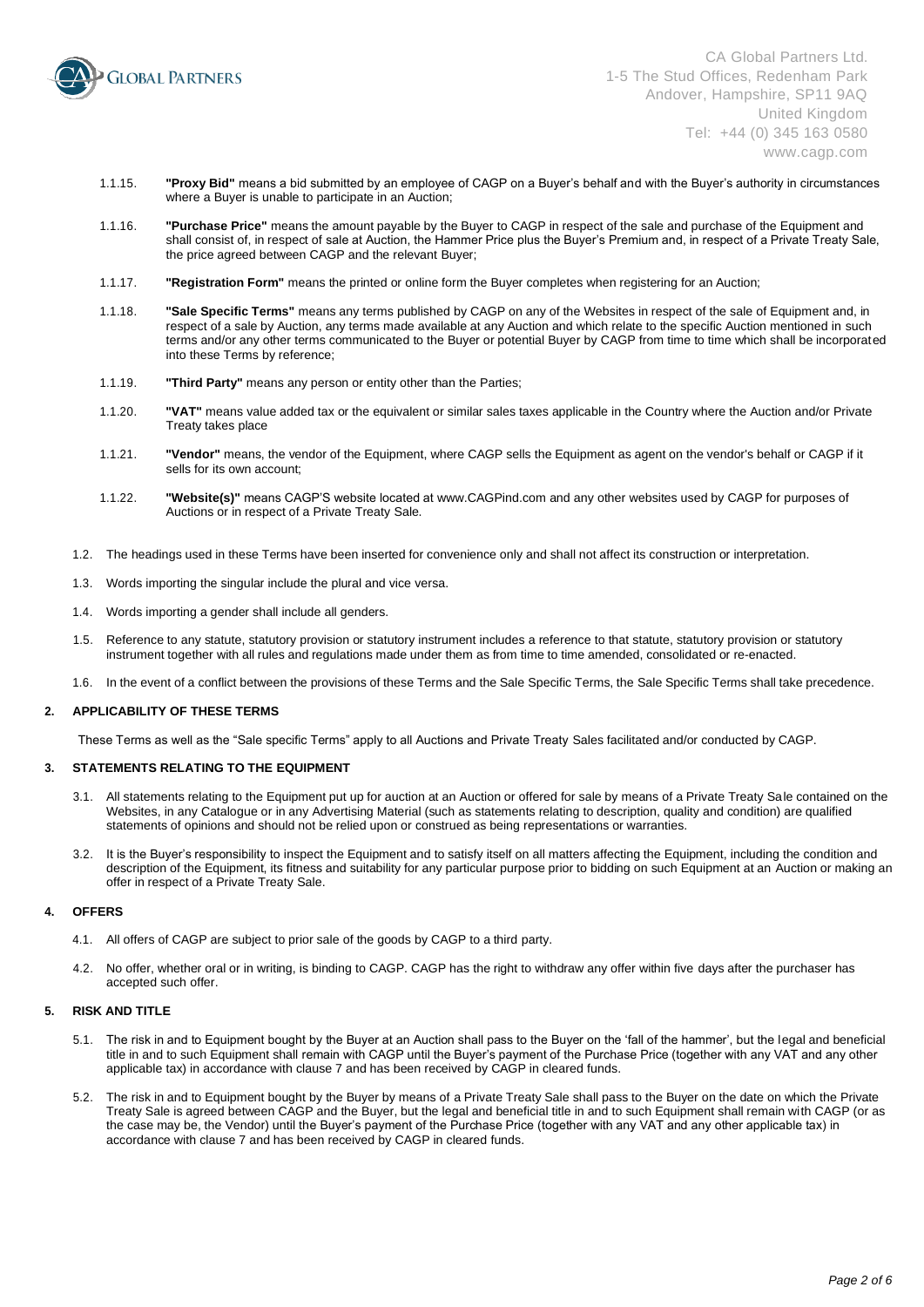

# **6. PROXY BIDS**

CAGP may place Proxy Bids on behalf of a Buyer or potential Buyer at any Auction at the Buyer's election.

# **7. PURCHASE PRICE, PAYMENT TERMS AND VAT (AND OTHER TAXES)**

- 7.1. The Purchase Price shall consist of the Hammer Price plus the Buyer's Premium (if applicable), or, in the event of Private Treaty Sales, the Purchase Price shall be the price agreed between CAGP and the relevant Buyer in respect of such Private Treaty Sale.
- 7.2. CAGP may levy a Buyer's Premium on all sales at Auctions and the rate of such Buyer's Premium will vary from sale to sale.
- 7.3. The Purchase Price does not include VAT and other taxes (if any). Any VAT (or other taxes if any) relating to a sale shall be payable at the current rate(s) applicable in the country of supply and at the rate in force at the time of supply where the sale takes place. In respect of VAT and any other taxes (if any) the following shall apply (please see important information below for intra EU dispatches and exports purchasers where the Equipment in question is removed from the EU)
- 7.3.1. Buyers located in the country of supply and where the Equipment remains in that country will be charged VAT and other taxes (if any) on the Purchase Price, and for sales at auctions local VAT (and other taxes if any) will be levied on the Hammer Price and Buyers Premium.
- 7.3.2. Buyers located in another country other than the country of sale but located within the EU must complete documentation or be able to support that there is an intra-EU dispatch and if necessary complete an intra-EU form. A deposit equal to the amount of the VAT payable in the country of supply will be taken from the Buyer and held by CAGP until satisfactory proof of intra-EU dispatch is received by CAGP. Where a Buyer removes the Equipment from the country of supply to another EU state then proof of removal will include full shipping documents, proof of transport certification, or any other shipping documentation required by the EU Member State of dispatch to satisfy the intra-EU supply rules for goods including the evidence of a VAT ID number in another EU state to that of the country of supply. This documentation must be received by CAGP within three (3) months from the date of the supply.
- 7.3.3. Buyers who are established outside the EU will be charged VAT (and other taxes if any) on the Purchase Price. A refund of the VAT applied in the country of supply can be processed by sending proof of removal of the Equipment from the EU as an export (and this will include shipping documents) to CAGP within three (3) months from the date of the supply.
- 7.4. The intra EU forms and proof of export documents (including full shipping documents) required under clause 7.3.3 should be sent to CAGP via regular email to Samantha Shanks (sshanks@cagp.com) or by fax +44 (0) 345 163 0589 or to such other person as CAGP may notify the Buyer from time to time.
- 7.5. Buyers wishing to claim an exemption from VAT (or that VAT is to be charged at zero rate or is otherwise not payable (either at all or at the full rate or amount prevailing at the time of the sale)) should provide satisfactory proof to CAGP of the Buyer's entitlement to claim such exemption or release.
- 7.6. The Purchase Price should be paid by means of electronic funds transfer (EFT). The bank details and the currency in which payment should be made shall be specified in the Sale Specific Terms.
- 7.7. Time for payment shall be of the essence and any items of Equipment in respect of which full payment (in cleared funds) has not been received by CAGP within ten (10) days of the closing of the relevant Auction or the date of the Private Treaty Sale shall be forfeited and the Buyer shall be liable for the administrative and other costs of CAGP for arranging for the resale and/or scrapping of such Equipment and any resulting loss of fees or commission or premium incurred or suffered by CAGP.
- 7.8. No payment shall be deemed to have been received until CAGP has received the relevant payment in cleared funds.
- 7.9. The Buyer shall make all payments due under these Terms in full without any deduction whether by way of set-off, counterclaim, discount, abatement or otherwise.
- 7.10. If the Buyer fails to pay CAGP any sum due pursuant to the Buyer purchasing any Equipment at an Auction or by way of Private Treaty Sale, the Buyer shall be liable to pay interest to CAGP on such sum from the due date for payment at the maximum allowable annual rate accruing on a daily basis until payment is made, whether before or after any judgment.

### **8. WARRANTIES AND LIMITATION OF LIABILITY**

# **8.1. International Statutory Compliance Exclusion**

### **(A)**

It is expressly brought to the Buyer's attention that, at the time of sale, any item of plant, machinery or equipment contained in the lot(s): may not necessarily comply with the Health and Safety Laws, in the relevant jurisdiction and or any other EC Acts, Regulations, Directives or their applicable laws or equivalent or similar laws in any relevant jurisdiction or;

and could contain blue or white asbestos, hazardous substances, dangerous chemicals etc. which if not handled correctly during their removal from a site could be in breach of the relevant Health and Safety Laws, use of such substances in a working environment in the EC or any other relevant jurisdiction.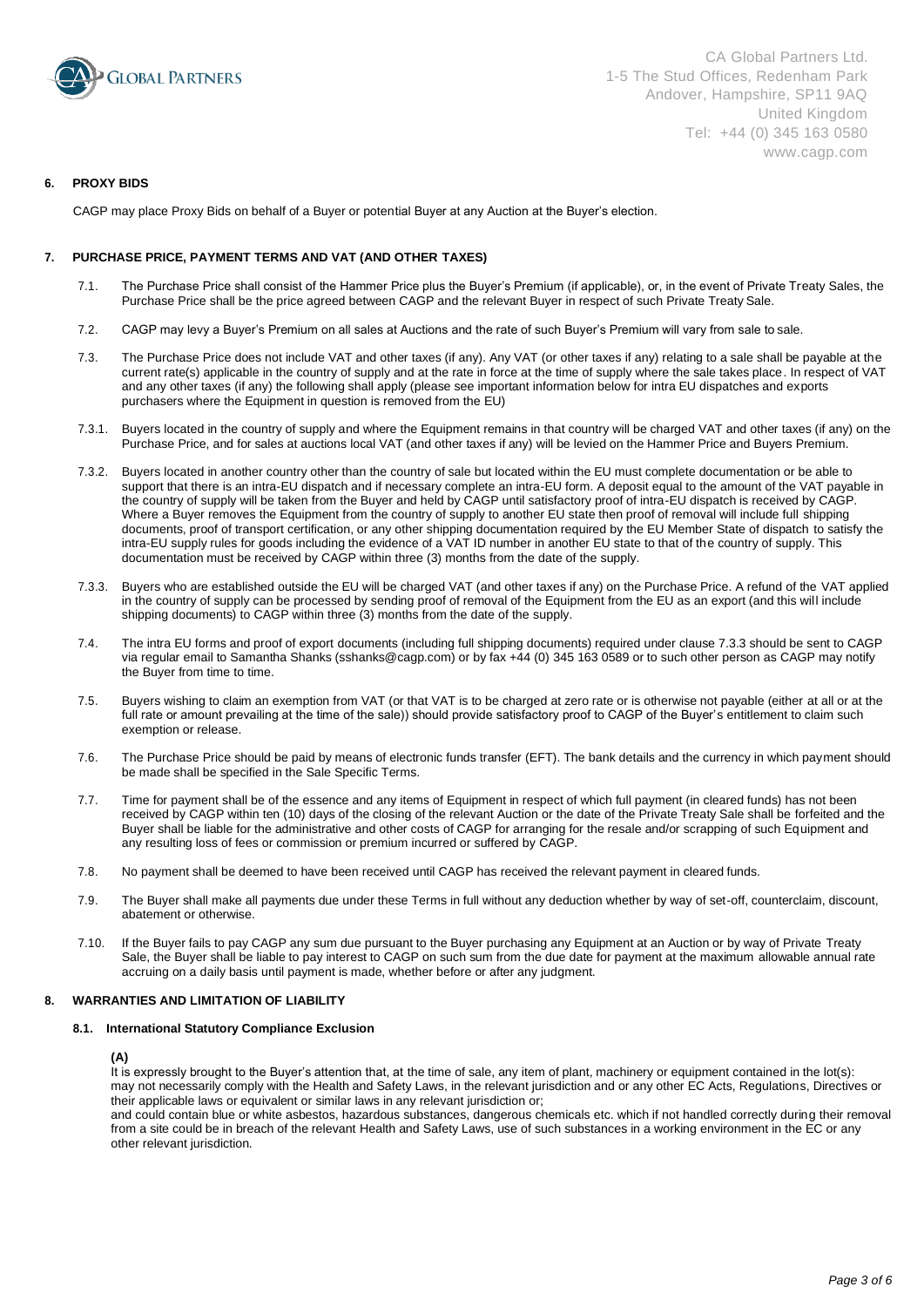

# **(B)**

The Buyer undertakes to:

Remove, ship and use any purchased plant and equipment within the European Community or any other relevant jurisdiction in a way that does not contravene any relevant legislation and in full compliance with all applicable Health and Safety Standards and regulations; comply with all current applicable legislations in any relevant jurisdiction and reasonable instructions by the Auctioneer in relation to the removal/disposal of waste including hazardous waste.

Participants agree to comply with all applicable export or import control or related laws or regulations and not to violate any applicable local, state, national or international law, statute, ordinance, rule or regulation.

Participants acknowledge that the Auctioneer is not the exporter of any asset unless expressly stated.

The Auctioneer gives no representation or warranty concerning and has not conducted any investigation to ascertain which items, if any, constitute, for example, "Restricted Technology" for US law purposes or whose export is otherwise restricted under applicable law. The Auctioneer and the seller reserve the right to cancel or rescind any sale in an Online Transaction at any time if either of them determines. In its absolute discretion, that the sale does or may violate applicable export or import control or related laws and regulations.

# **8.2. Buyers Responsibilities and Conduct**

The Buyer will be responsible for all damage that it, its carriers or its agents may do to the property of any third party (and, in particular, to the seller's premises) in removing the lot(s) it has purchased. Should the Auctioneer consider such damage likely to occur, it may require the Buyer to deposit such sum of money with the Auctioneer, by way of security for the costs of reinstating that part or the premises likely to be damaged by the removal of a lot, as the Auctioneer may refuse the Buyer access to the seller's premises for the purpose of collecting all or any of the lots it has purchased, or rescind the sale of such lot.

By placing a Bid on a lot, the Buyer represents, warrants and undertakes that it has the authority and capacity to enter such Bid and close the transaction and that any Bid that it makes constitutes an irrevocable offer to buy the lot in question for the full amount of the Bid.

### **8.3. Transfer of Risk**

Upon the Announcement of Sale the Buyer shall assume all risks in and relating to such lots. The Buyer is advised to effect in respect of all such risks arising thereafter any insurance it may consider necessary. The duty of the Auctioneer and/or the seller to make lots available shall be deemed performed upon Announcement of Sale even if a lot is subsequently damaged and/or part thereof has been lost.

Property and title in each lot shall not pass to the Buyer until:

- (a) full payment therefore has been received or
- (b) each such lot has been removed from the seller's premises in its entirety.

### **8.4. AS IS / WHERE IS**

All goods are sold "AS IS, WHERE IS, WITH ALL FAULTS, IMPERFECTIONS, DEFECTS AND WITHOUT RECOURSE". Illustrations, pictures or videos posted on the Site are for the convenience of the Buyers only.

Each of the seller, the Auctioneer and, where applicable, CAGP has used its reasonable endeavors' to ensure that the description of each lot(s) appearing on the Site are accurate, but the Buyer replies upon such description at its own risk. Buyers should satisfy themselves prior to the sale as to the condition of the lot and should exercise and rely on their judgment as to whether the lot accords with its description at their own risk.

Subject to the obligations accepted by CAGP and where applicable, the Auctioneer under these Terms and Conditions neither the seller nor CAGP nor, where applicable, the Auctioneer nor any of their respective employees or agents are responsible for errors of description or for the genuineness or authenticity of any lot and no warranty whatever is given by CAGP or, where applicable, the Auctioneer, or the seller of their respective employees or agents to the Buyer in respect of any lot and any express or implied conditions or warranties are hereby excluded to the greatest extent permitted by law.

### **9. REMOVAL OF EQUIPMENT**

- 9.1. It is the Buyer's responsibility to collect or to arrange for the collection of Equipment bought (at the Buyer's cost).
- 9.2. The Buyer should contact the individual whose name and contact details are provided in the Sale Specific Terms to arrange for the collection of Equipment.
- 9.3. CAGP shall only release Equipment for collection by a Buyer or its duly authorized representative once such Equipment has been paid for in full and CAGP has received such payment in cleared funds.
- 9.4. The Buyer must make payment of the Purchase Price on receipt of CAGP'S invoice. Invoices relating to purchases made via the Websites will be emailed to the Buyer within forty eight (48) hours of the closing of the relevant Auction or conclusion of the relevant Private Treaty Sale.
- 9.5. Unless stated otherwise in the Sale Specific Terms, the Buyer shall collect or arrange for the collection of the Equipment purchased within ten (10) days of the closing of the relevant Auction or conclusion of the relevant Private Treaty Sale, after which CAGP shall be entitled to charge to the Buyer the cost of storing and securing such Equipment. The Buyer agrees to advise CAGP of the intended date for collection and method of collection and transport prior to collecting the Equipment.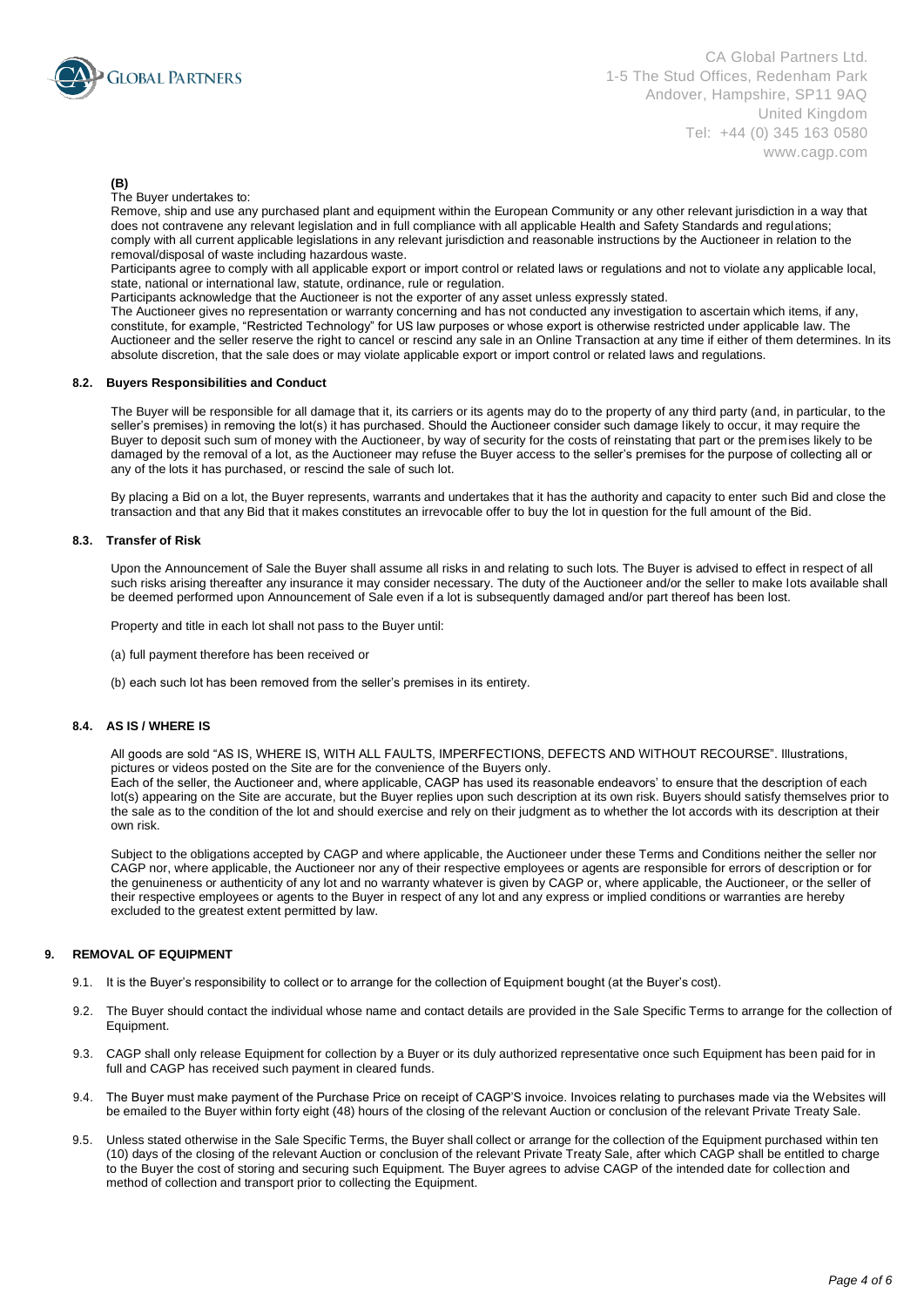

CA Global Partners Ltd. 1-5 The Stud Offices, Redenham Park Andover, Hampshire, SP11 9AQ United Kingdom Tel: +44 (0) 345 163 0580 www.cagp.com

- 9.6. The dismantling and removal of Equipment by the Buyer shall comply with the Health and Safety Laws, applicable in the Country where the Equipment is located, if applicable, together with CAGP'S site safety policies and procedures. After the dismantling and removal, the Buyer shall ensure that the site where the Equipment is located is left clean and in the state it was in prior to the dismantling and removal of the Equipment by the Buyer.
- 9.7. Certain types of Equipment may contain hazardous materials (such as chemicals) and, on his own account, the Buyer must ensure that the removal of such hazardous materials is carried out in accordance with the Health and Safety Laws, applicable in the Country where the Equipment is located and any other relevant legislation and/or regulations dealing with the removal and handling of such hazardous materials.
- 9.8. The Buyer shall indemnify and shall keep CAGP indemnified against all liabilities, damages, costs, expenses, death and personal injury arising from or in the course of the removal of the Equipment.

# **10. INTELLECTUAL PROPERTY**

The copyright in the text appearing on the Websites, in any of our Catalogues, Advertising Material and the photographs, digital images and illustrations of Equipment on the Websites, in any of our Catalogues and in any Advertising Material vest in and shall remain vested in CAGP or its licensors. The Buyer will not reproduce or permit anyone else to reproduce such text, photographs, digital images or illustrations without CAGP'S prior written consent.

#### **11. DATA PROTECTION**

- 11.1. CAGP collects Personal Data from the Buyer when the Buyer submits a Registration Form to CAGP, or, if a Buyer generally provides Personal Data to CAGP in the course of doing business with CAGP.
- 11.2. The collection, processing and storage of Personal Data will be dealt with by CAGP in accordance with the Privacy Policy and CAGP'S obligations under the Data Protection Act.
- 11.3. By submitting a Registration to CAGP the Buyer consents to CAGP collecting, processing and storing the Personal Data contained in such Registration Form for the purposes described in the Privacy Policy.

#### **12. REGISTRATION AND ACCESS TO THE WEBSITES**

- 12.1. While CAGP Endeavour's to ensure that the Websites are normally available 24 hours a day, CAGP shall not be liable if for any reason the Websites are unavailable at any time or for any period. Access to the Websites may be suspended temporarily and without notice in the case of system failure, maintenance or repair, or for reasons beyond CAGP'S control.
- 12.2. Each registration by a Buyer as a registered user on the Websites is for a single user only. CAGP does not permit a Buyer to share a user name and password with any other person nor with multiple users on a network.
- 12.3. Responsibility for the security of any passwords issued rests with the Buyer.
- 12.4. In consideration of the Buyer's use of the Websites, the Buyer agrees to maintain the security of the password and identification used to access the user area of the Websites, and the Buyer shall be fully responsible for all use of the Buyer's account and for any actions that take place using the Buyer's membership account.

### **13. FORCE MAJEURE EVENT**

Save for the Buyer's obligation to make payment under these Terms (which shall not be excused), neither Party shall be liable for any failure or delay in performing its obligations under these Terms to the extent that such failure or delay is caused by a Force Majeure Event.

### **14. WAIVER**

A waiver (whether express or implied) by one of the Parties of any of the provisions of these Terms or of any breach of or default by any other Party in performing any of those provisions, will not constitute a continuing waiver and that waiver will not prevent the waiving Party from subsequently enforcing any of the provisions of these Terms not waived or from acting on any subsequent breach of or default by any other Party under any of the provisions of these Terms.

### **15. SEVERABILITY**

The provisions contained in each clause and sub-clause of these Terms is enforceable independently of each of the others and its validity will not be affected if any of the others is invalid. If any of those provisions is void but would be valid if some part of the provision were deleted, the provision in question will apply with such modification as may be necessary to make it valid.

# **16. WHOLE AGREEMENT**

These Terms (together with any other documents referred to herein and referenced as forming part hereof), contain the whole agreement between the Parties relating to the subject matter contemplated by these Terms.